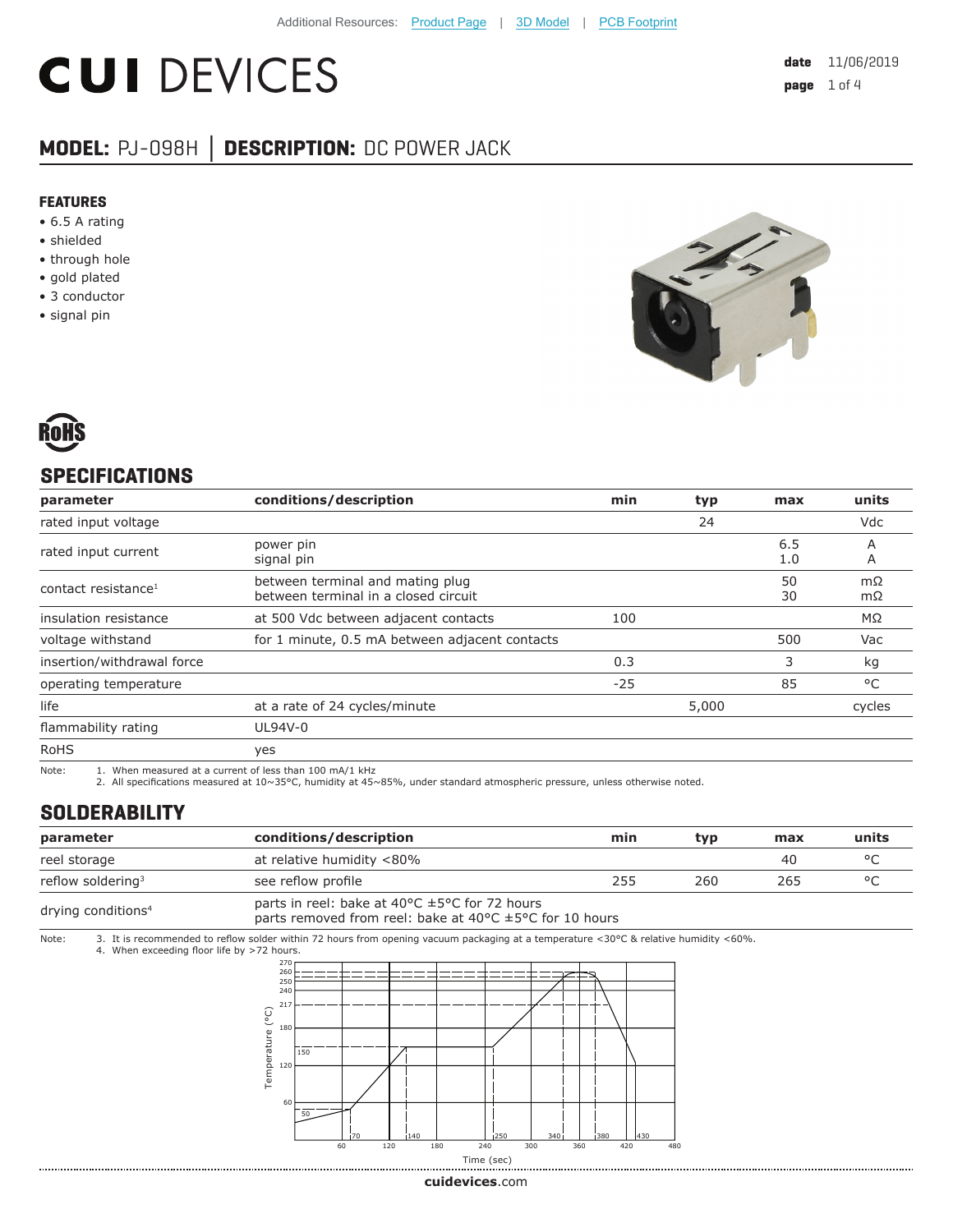#### **MECHANICAL DRAWING**

units: mm tolerance:  $X.X \pm 0.2$  mm X.XX ±0.10 mm X.XXX ±0.050 mm PCB: ±0.05 mm



|            | MATERIAL     | <b>PLATING</b> |
|------------|--------------|----------------|
| terminal 1 | copper alloy | gold flashed   |
| terminal 2 | copper alloy | nickel         |
| terminal 3 | copper alloy | gold flashed   |
| mylar      | polymide     |                |
| insulator  | PA10T        |                |
|            |              |                |















MATING PLUG Jack Insertion Depth: 8 mm

| <b>SCHEMATIC</b> | ⊸ 3(V+)<br>$\sum$ 1(S)<br>$\sim$ 2(V-) |
|------------------|----------------------------------------|
| Model            | PJ-098H                                |
| terminal 1       | signal pin                             |
| terminal 2       | outer sleeve                           |
| terminal 3       | inner sleeve                           |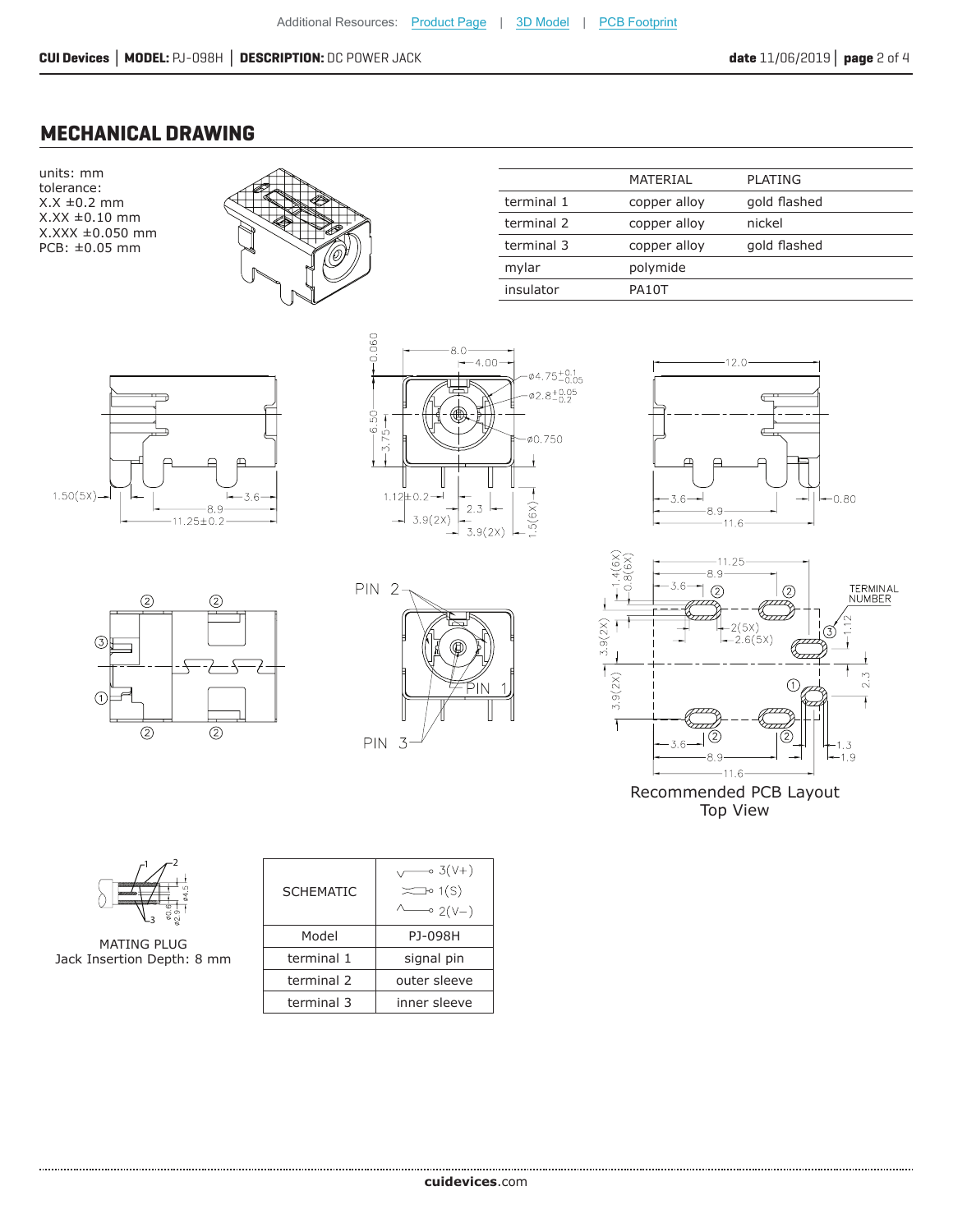#### **PACKAGING**

units: mm

Reel Size: Ø381 mm Reel QTY: 500 pcs per reel